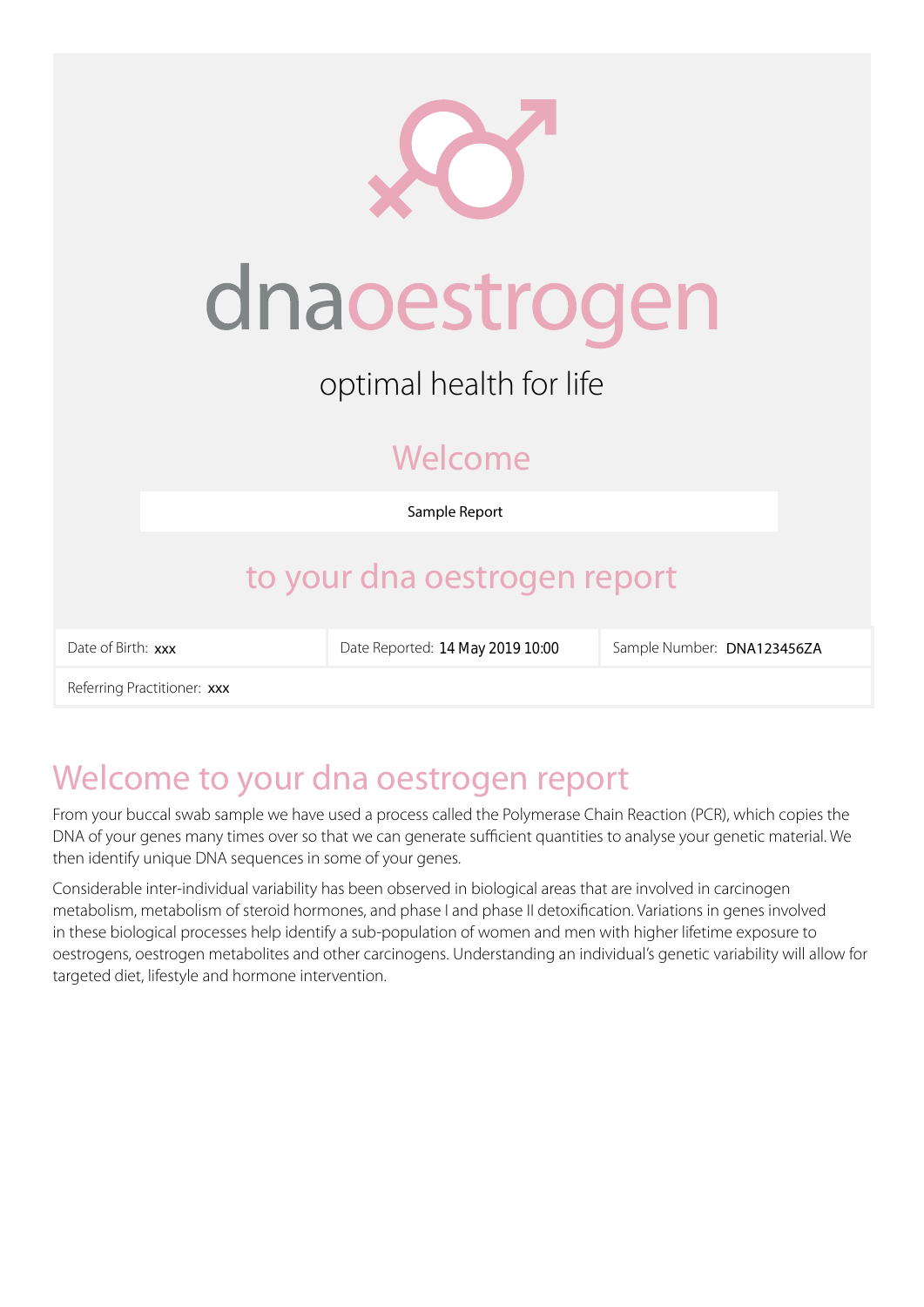# Understanding genetics

Before reading your full assessment, please take a few minutes to review this background information. This will help you better understand your results and enhance the value of this personalised report.

#### What are genes?

Genes are segments of DNA that contain the instructions your body needs to make each of the many thousands of proteins required for life. Each gene is comprised of thousands of combinations of "letters" which make up your genetic code. The code gives the instructions to make the proteins required for proper development and function.

#### What are gene variations?

With the exception of identical twins, all people have small differences (variations) in their genetic code. It is these differences that make each of us unique. An example of a genetic variation is that one "letter" may be replaced by another. These variations can lead to changes in the resulting proteins being made. For example a "C" may be changed to a "G" at a point in the genetic code. When the variation affects only one genetic "letter" it is called a Single Nucleotide Polymorphism, or SNP (pronounced "snip"). Variations can however also affect more than one "letter".

#### Are gene variations "bad"?

In general, variations should not be considered good or bad. Rather, genetic variations are simply slight differences in the genetic code. The key is to know which form of the variation you carry in order to make appropriate lifestyle choices.

# How to read your results

You will find your genetic results in the following pages. On the left side you will see the gene name and description. On the right side you will find your specific result and an explanation of the results, associated risks, and diet and lifestyle recommendations. The impact can be identified by the colour of the circle (please see the key below).









No impact Low impact **Low impact** Moderate impact High impact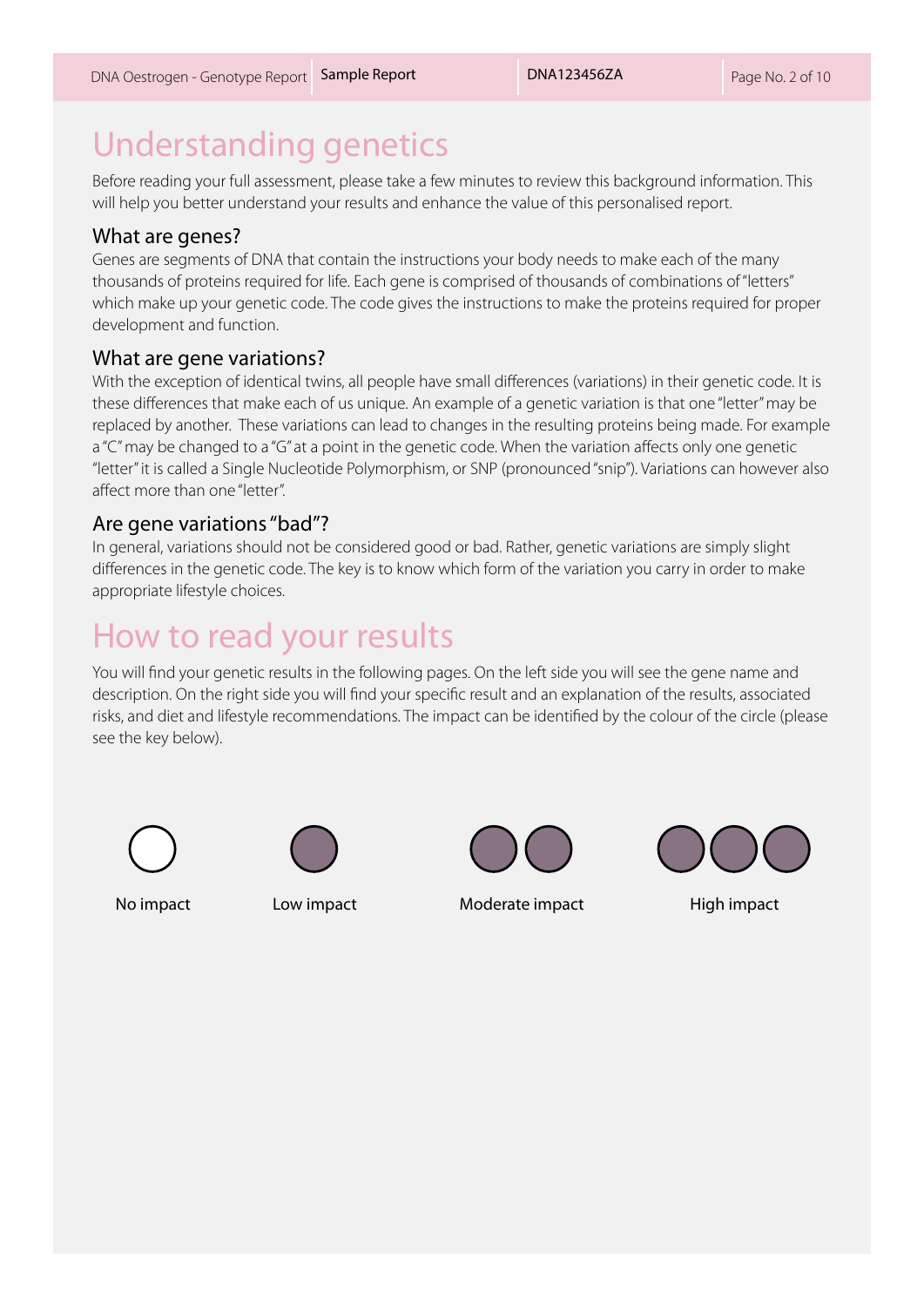# Summary of results

| <b>Gene Name</b> | <b>Genetic Variation</b> | <b>Your Result</b> | <b>Gene Impact</b> |
|------------------|--------------------------|--------------------|--------------------|
| CYP1A1           | Msp1T>C                  | <b>TT</b>          |                    |
| CYP1A1           | A>G Ile462Val            | AA                 |                    |
| CYP1B1           | C>G Val432Leu            | GG                 |                    |
| CYP17A           | 34T > C                  | <b>TC</b>          |                    |
| <b>MnSOD</b>     | 47 T>C Ala16Val)         | <b>TT</b>          |                    |
| GSTM1            | Insertion/Deletion       | Absent             |                    |
| GSTT1            | Insertion/Deletion       | Present            |                    |
| <b>COMT</b>      | 472 G>A (Val158Met)      | AG                 |                    |
| <b>MTHFR</b>     | 677 C > T                | CC                 |                    |
| SULT1A1          | 638 G>A Arg213His        | GA                 |                    |
| <b>NQ01</b>      | 609 C > T                | CC                 |                    |
| <b>FACTOR V</b>  | G1691A                   | GG                 |                    |

 The combination of gene variants identified in this analysis indicates possible inefficiencies in oestrogen detoxification, and additional support would be recommended.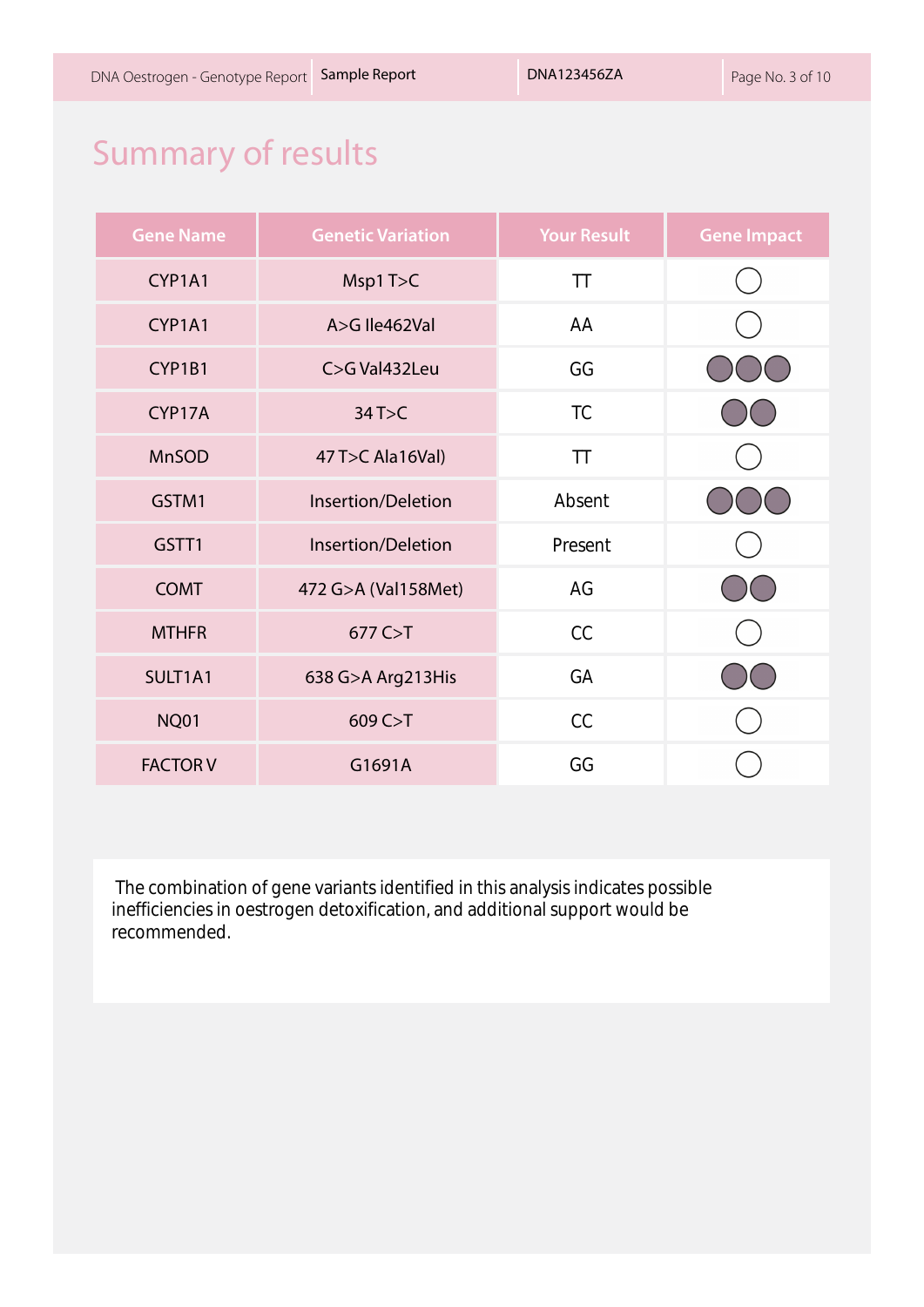# Oestrogen metabolism & detoxification pathway

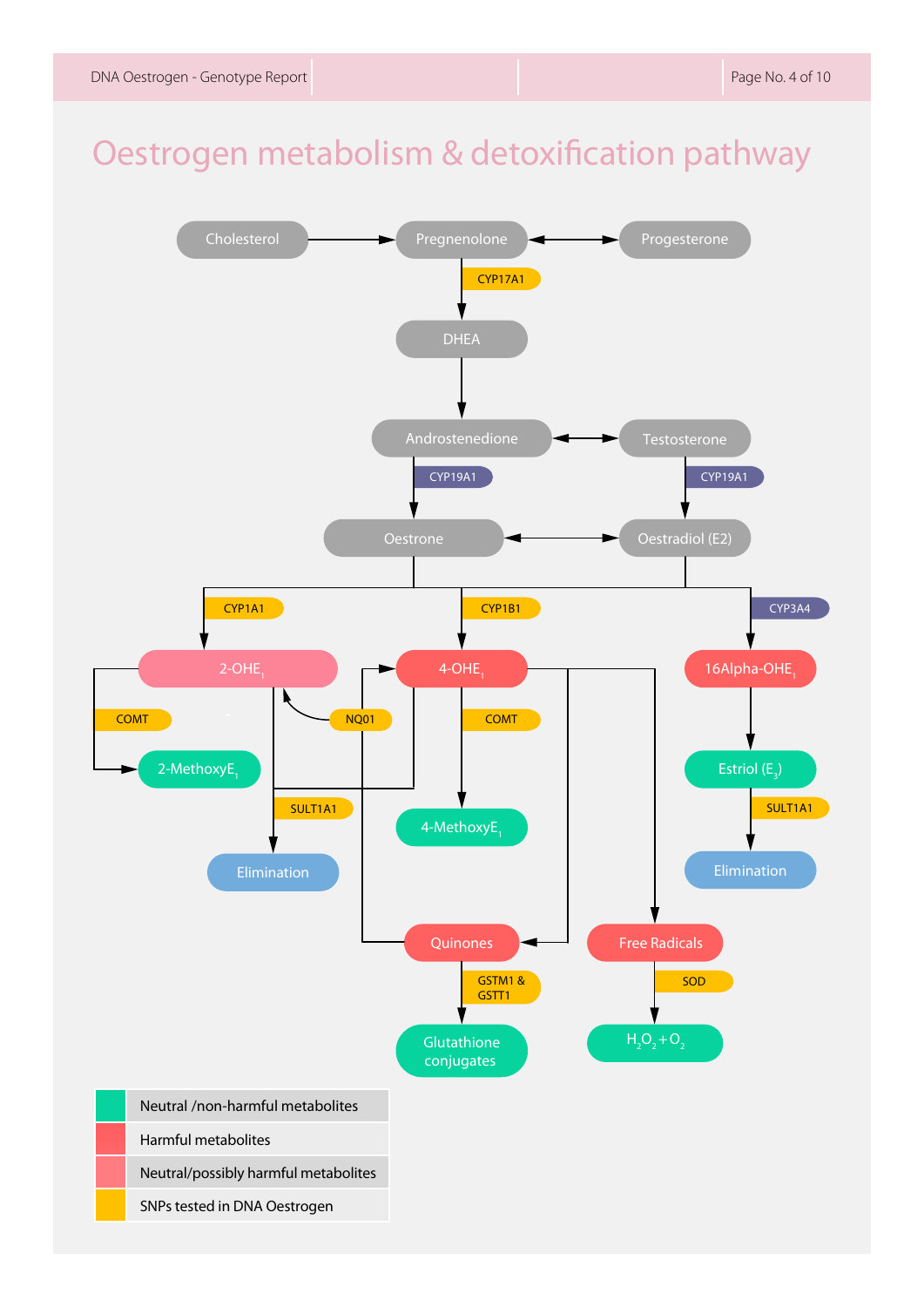# Test results

#### **CYP1A1** Msp1 T>C

The CYP1A1 gene encodes a phase I cytochrome P450 enzyme that converts environmental procarcinogens such as PAHs and aromatic amines to reactive intermediates having carcinogenic effects. In addition, CYP1A1 is involved in the oxidative metabolism of oestrogens, which may play a critical role in the aetiology of breast and prostate cancer. CYP1A1 enzyme catalyses the 2-hydroxylation of oestradiol (E1 and E2) in several extra hepatic tissues including breast tissue. It is also involved in activating cigarette smoke, diet and environmental pollutants, and producing carcinogens.

#### **CYP1A1** Ile462Val A>G

The CYP1A1 gene encodes a phase I cytochrome P-450 enzyme that converts environmental procarcinogens such as PAHs and aromatic amines to reactive intermediates having carcinogenic effects. In addition, CYP1A1 is involved in the oxidative metabolism of oestrogens, which may play a critical role in the aetiology of breast and prostate cancer.

#### YOUR RESULT: TT

No variant was detected at the Msp1 T>C locus.

#### YOUR RESULT: AA

No variant was detected.

#### **CYP1B1** 1294 C>G

CYP1B1 enzymes catalyses the 4-hydroxylation of oestradiol, it also activates many PAHs and arylamines.

# YOUR RESULT: GG TT<br>tected<br>GGG

This SNP has been found to have the most profound impact on the catalytic properties of CYP1B1, with the 4-hydroxylase activity of the G allele displaying three-fold higher activity compared to the C allele.

In the presence of the G allele it is important to reduce exposure to all diet and environmental procarcinogens such as PAH, aromatic amines, nitrates, and smoking of any kind. In addition attention should be paid to optimising phase 2 detoxification.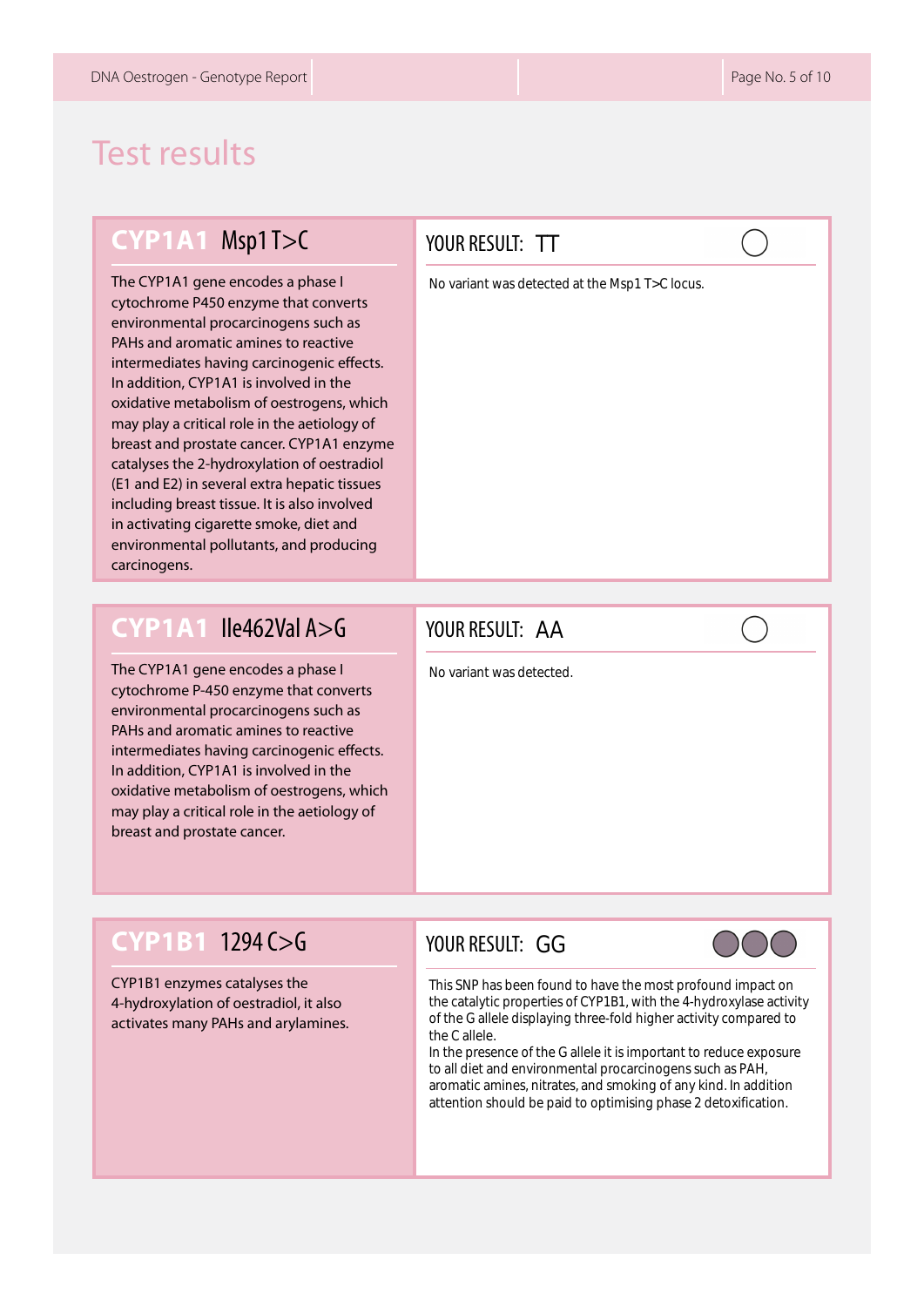## **CYP17A** 34 T>C

#### CYP17 mediates both steroid

17α-hydroxylase and 17,20-lyase activities, and catalyses a rate-limiting step in ovarian and adrenal biosynthesis leading to the precursor, dehydroepiandrosterone. The C allele increases enzyme activity, thereby increasing the amount of bioavailable oestrogen.

#### YOUR RESULT: TC



TC<br>h the C allel<br>olism can be<br>ons. Key interfections of<br>pht, and increased oestroge<br>ort.<br>CC<br>fied no gene For individuals with the C allele beneficial modulation of oestrogen metabolism can be accomplished through dietary and lifestyle modifications. Key interventions include increasing insoluble fibre, avoiding refined CHO, increasing phytoestrogen intake, losing weight, and increasing exercise. In addition, select nutrients and micronutrients effectively reduce oestrogen load by supporting preferred oestrogen pathways. These are included at the end of the report.

### **NQ01** 609 C>T

 NADP(H:) quinone oxidoreductase 1 (NQO1) often referred to as Quinone Reductase is primarily involved in the detoxification of potentially mutagenic and carcinogenic quinones derived from tobacco smoke, diet and oestrogen metabolism. NQO1 also protects cells from oxidative stress by maintaining the antioxidant forms of ubiquinone and vitamin E.

### **GSTM1** Insertion/Deletion

Glutathione S-transferase M1 is the most biologically active member of the GST super-family and is involved in Phase II detoxification in the liver. It is responsible for the removal of xenobiotics, carcinogens, and products of oxidative stress. These enzymes are involved in the phase 2 conjugation of oestrogen quinones to glutathione.

#### YOUR RESULT: CC



The analysis identified no genetic variation at the 209 C>T locus.

#### YOUR RESULT: Absent



A deletion results in an absence of the enzyme, leading to reduced capacity for hepatic detoxification & reduced metabolism of quinones.

GST enzyme activities are induced in part by the products of cruciferous and allium vegetables. These should be increased significantly in the diet to increase activity of other GST enzymes to compensate for decreased activity. Daily intake is recommended. When dietary intake is inadequate a high quality supplement containing DIM may be required. We also recommend a diet rich in antioxidants avoid exposure to dietary and environmental toxins.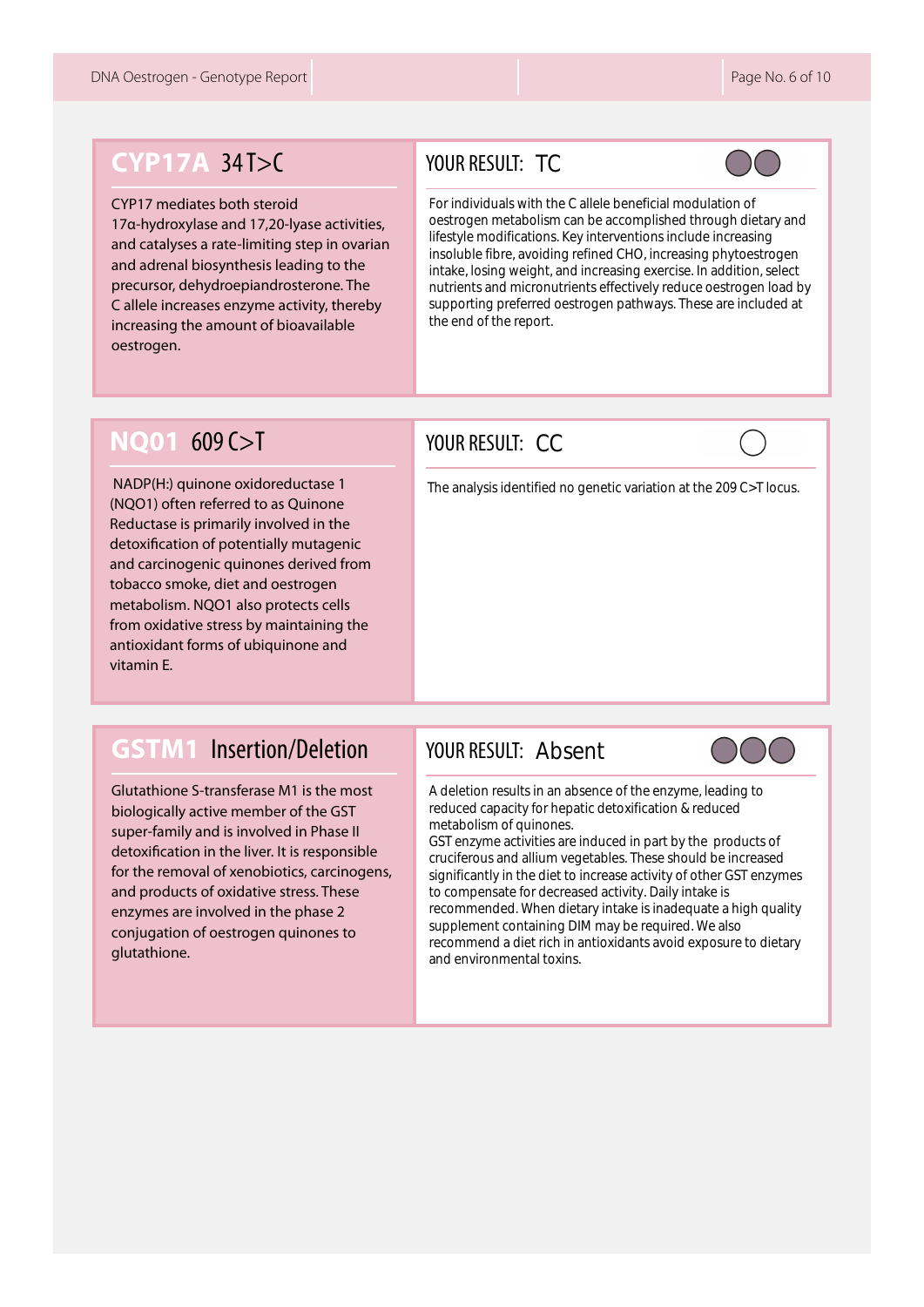#### **GSTT1** Insertion/Deletion

Glutathione S-transferases (GSTs) are a family of multifunctional enzymes involved in the metabolism of a variety of xenobiotic compounds, including mammary carcinogens. These enzymes are involved in the conjugation of oestrogen quinones to glutathione.

#### YOUR RESULT: Present

The GSTT1 gene is present.

#### **COMT** 472 G>A or Val158Met

Soluble catechol-O-methyltransferase (S-COMT) helps control the levels of certain hormones and is involved in methylation and inactivation of catechol oestrogens. Accumulation of oestrogen metabolites appears to confer increased risk of breast cancer via oxidative DNA damage.

#### YOUR RESULT: AG



AG<br>
Criate<br>
s ben acc<br>
inter e quale, l<br>
supprement is and the supprementation<br>
CC The A allele is associated with a 3-4 fold reduction in the<br>methylation activity of the COMT enzyme.<br>For A allele carriers beneficial modulation of oestrogen<br>metabolism can be accomplished through dietary and li<br>modificati methylation activity of the COMT enzyme. For A allele carriers beneficial modulation of oestrogen metabolism can be accomplished through dietary and lifestyle modifications. Key interventions include increasing insoluble fibre, managing the quality of dietary fat intake, increasing phytoestrogen intake, losing weight, and increasing exercise. In addition, select nutrients and micronutrients effectively reduce oestrogen load by supporting preferred oestrogen pathways. These are included at the end of the report.

## **MTHFR** 677 C>T

Methylenetetrahyrdofolate Reductase (MTHFR) is a key enzyme in the folate metabolic pathway. Reduced activity influences the balance between DNA synthesis, repair and methylation processes.

#### YOUR RESULT: CC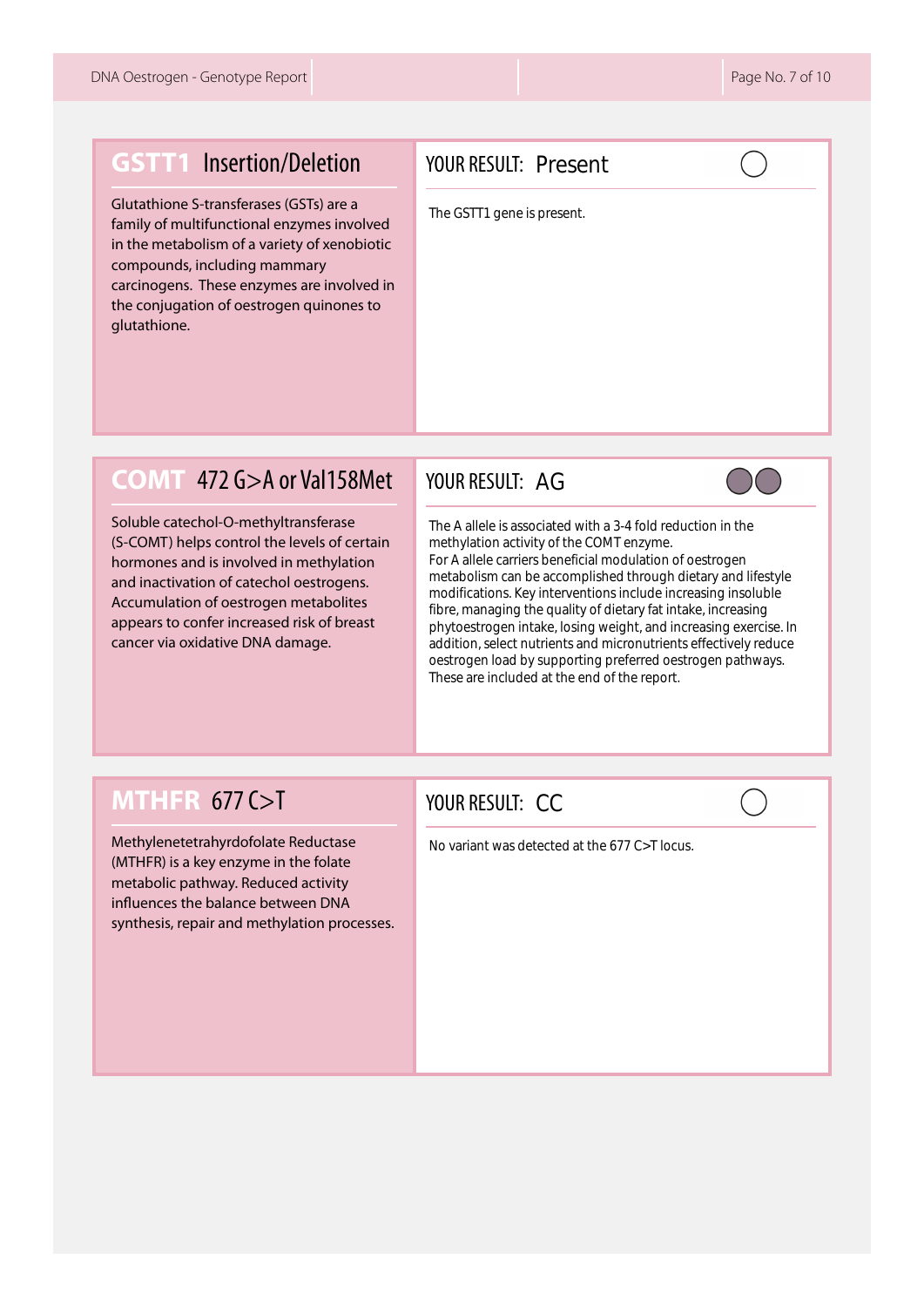# **SULT1A1 638 G>A**

Sulfotransferase 1A1 (SULT1A1) is involved in the inactivation of oestrogens and bio-activation of heterocyclic amines and polycyclic aromatic hydrocarbons.

#### YOUR RESULT: GA



A allele carriers have a substantially lower activity of this enzyme, and has been associated with a greater risk for post-menopausal breast cancer, increased with higher BMI, and longer exposure to endogenous hormones.

GA<br>
we assciate<br>
eased cones<br>
h the dism ons. I<br>
biding bind, and the dism of the dism of the dism of the dism of the dism of the dism of the discriming b<br>
TT That pe, and increasing b<br>
GG For individuals with the A allele beneficial modulation of oestrogen metabolism can be accomplished through dietary and lifestyle modifications. Key interventions include increasing insoluble fibre, avoiding refined CHO, increasing phytoestrogen intake, losing weight, and increasing exercise. In addition, select nutrients and micronutrients effectively reduce oestrogen load by supporting preferred oestrogen pathways. These are included at the end of the report.

#### **MnSOD** Ala16Val or -28 C>T

The SOD2 enzyme destroys the free radicals which are normally produced within cells and which are damaging to biological systems. The enzyme thus has important anti-oxidant activity within the cell, especially within the mitochondria.

#### YOUR RESULT: TT

There is evidence that people without the variant, i.e. those without the T allele, and with a lower consumption of fruits and vegetables, are at increased risk of developing disease, including the risk of developing breast cancer.

#### **FACTOR V** G1691A

Factor V functions as a cofactor to allow factor Xa to activate the enzyme thrombin, and in turn cleaves fibrinogen to form fibrin, which polymerizes to form the dense meshwork that makes up the majority of a clot. Activated protein C (aPC) is a natural anticoagulant that acts to limit the extent of clotting by cleaving and degrading factor V. Factor V Leiden gene mutation is characterised by a poor anticoagulant response to APC and an increased risk for venous thromboembolism (VTE). Deep venous thrombosis (DVT) is the most common VTE, with the legs being the most common site however it VTE can also occur in other parts of the body including the brain, eyes, liver, and kidneys.

#### YOUR RESULT: GG

No variant was detected at the 1691 G>A locus.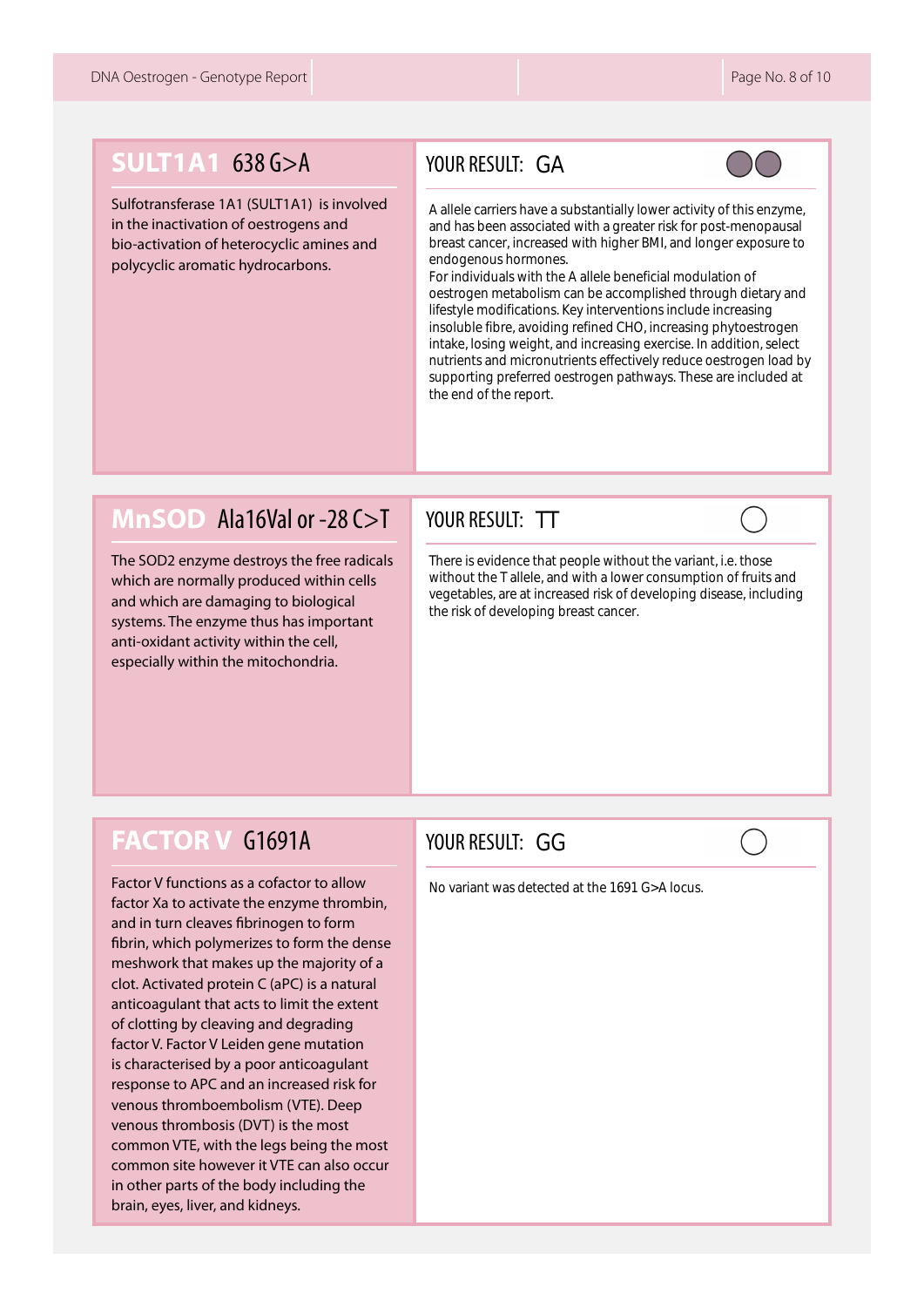# Nutrition and oestrogen

If a moderate or high impact gene variant is present for COMT, SULT1A1 or CYP17A, the following nutritional support is recommended to effectively reduce estrogen load by supporting preferred estrogen pathways:

- For breakdown of oestrogen to the beneficial 2-OH metabolite, supplement with a bio-available form of 3,3'-Diindolylmethane (DIM), or substantially increase intake of cruciferous vegetables (cauliflower, broccoli, cabbage, brussels sprouts).
- Include phytoestrogens in the diet for their many beneficial influences on oestrogen synthesis and metabolism. These include isoflavones and lignins. Isoflavones are found most commonly in soy products, but also include legumes, alfalfa, clover, licorice root, and kudzu root, and include genistein, daidzein, equol and puerarin. Lignins are an insoluble dietary fibre found in flaxseeds, whole grains, beans and seeds.
- Ensure adequate intake of magnesium and Vitamin E.
- Other beneficial micro and phyto-nutrients that impact oestrogen metabolism include calcium D-glucarate, curcumin, green tea polyphenols and D-limonene.